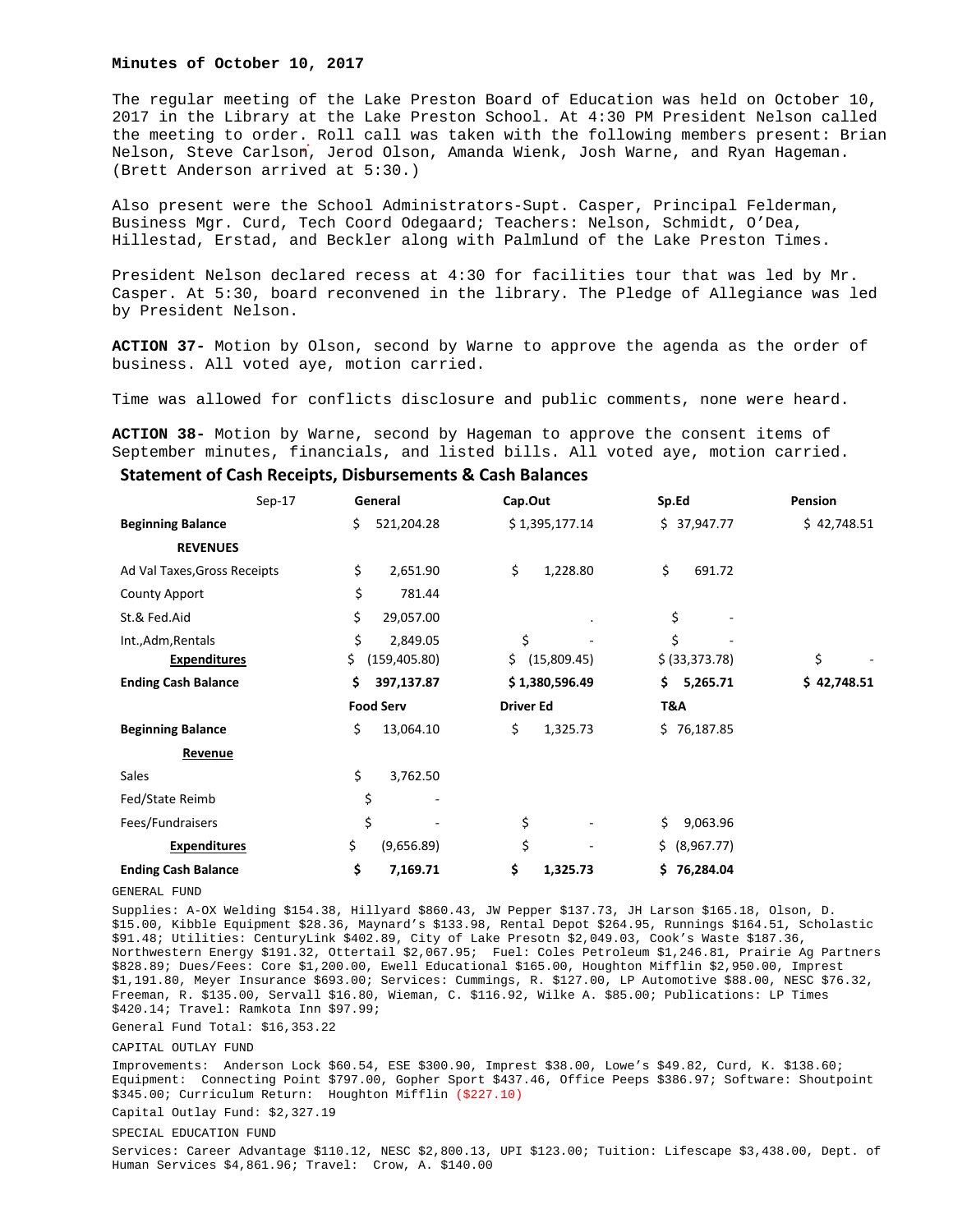Special Education Fund: \$11,473.21 FOOD SERVICE FUND Food/Supplies: Cash WA \$1,123.19, Dean Foods \$576.23, Earthgrains \$199.33, Maynard's \$23.76, Variety Foods \$3,033.75; Services: Servall \$55.91 Food Service Fund: \$5,012.17 Grand Total \$ 35,165.79

**September Payroll:** General \$105,939.57, Benefits \$34,795.01; Special Education: \$12,376.84, Benefits: \$5,033.31; Food Service: \$4,094.72, Benefits \$1,415.69; Total September Payroll: \$163,655.14

Staff members reported on the School Performance Index of the school. They reviewed the last three years of information from the  $3^{rd}$  -  $8^{th}$ , and  $11^{th}$  grades. They also presented area ACT scores comparison over the past five years.

Board, administrators, and staff discussed parking, loading, and drop-off zones. Adjustments had been previously made to the handicapped parking locations along with adding an additional 15 minute parking spot. More adjustments may be made when the existing lines are chip-sealed over.

A fourth reading of the Board Policy Handbook was held. Board reviewed the adjustments to the handbook, including recommended changes from previous meetings. Discussion was held on the boards' professional development policy.

**ACTION 39-** Motion by Carlson, second by Anderson to approve the background check and conflict of interest policies. All voted aye, motion carried.

**ACTION 40** – Motion by Warne, second by Hageman to approve the policy on professional development for the board. Nelson, Warne, Hageman, Wienk, and Olson voted aye. Anderson and Carlson voted nay. Motion carried.

The 2018-19 school calendar was discussed. Correspondence received from teachers was read endorsing an earlier start date because of: dual credit courses starting in August, semester end at winter break, more time teaching prior to standardized testing, and being able to end school in May. Supt. Casper asked if it would be advisable to compromise by moving the start date back slightly, which would still allow time to be taken off for the state fair, and for semester to end prior to winter break.

**ACTION 41 -** Motion by Warne, second by Carlson to start the 2018-19 school calendar on August 21, 2018 with the open house on August  $20^{th}$ . All voted aye, motion carried.

## **NEW BUSINESS:**

**ACTION 42-** Motion by Olson, second by Carlson to approve the Home School Exemptions of family #3, and #4. All voted aye. Motion carried.

Discussion was held on the need to outsource for snow removal. Business Manager Curd will put an ad in the paper asking for bids.

A report from the cooperative sports meeting was given. Lake Preston committee met with Arlington committee regarding the cooperative agreements on September  $25<sup>th</sup>$ . Football is going well, but both football facilities could use updates to bathrooms and lighting. Competitive cheer currently has no Arlington participants, but would like to keep co-op going for potential future participants from Arlington. With the golf co-op, Lake Preston and Arlington currently have enough to go out on own, which may create more opportunities for participation as only four are able to be on a team. And with wrestling, the Kingsbury Knights would invite us back in the three-way co-op, and we have a number of students who are interested in participating.

**ACTION 43-** Motion by Hageman, second by Wienk to dissolve the golf cooperative and create LP Diver team starting in the spring of 2018. All voted aye, motion carried.